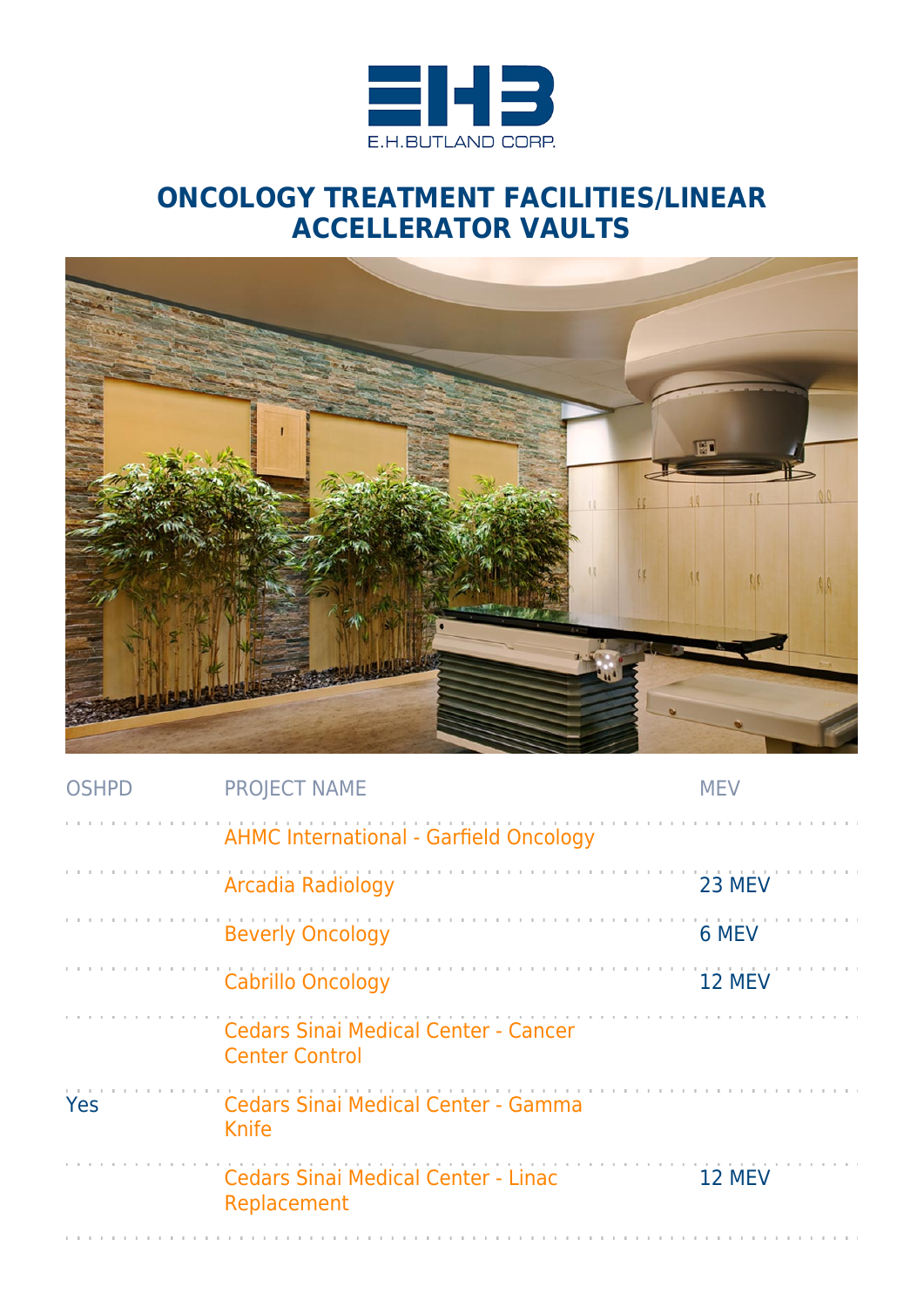| <b>OSHPD</b> | <b>PROJECT NAME</b>                                                       | <b>MEV</b> |
|--------------|---------------------------------------------------------------------------|------------|
|              | <b>Cedars Sinai Medical Center -</b><br><b>Oncology Exam Rooms</b>        |            |
| Yes          | <b>Cedars Sinai Medical Center -</b><br><b>Oncology Treatment Remodel</b> | 6 MEV      |
|              | <b>Cedars Sinai Medical Center -</b><br>Radiation Rm #1118                |            |
|              | <b>Cedars Sinai Medical Center -</b><br>Radiation Rm #1347                |            |
| Yes          | <b>Cedars Sinai Medical Center -</b><br>Radiation RM #1348                |            |
|              | Dr. Albert Mak                                                            |            |
|              | Dr. Meisel Tomo                                                           |            |
| Yes          | Encino Tarzana Medical - Gamma<br>Camera                                  |            |
|              | <b>Garfield Cancer Center - 2nd Floor TI</b>                              |            |
|              | <b>Hanford Oncology Center</b>                                            | 6 MEV      |
| Yes          | <b>Holy Cross Cancer Center</b>                                           |            |
|              | Huntington Hospital - Outpatient<br><b>Pavilion Oncology Center</b>       | 12 MEV     |
| Yes          | <b>Inland Medical - Oncology Center</b>                                   | 6 MEV      |
| <b>Yes</b>   | <b>Inter-Community Hospital - Linear</b><br>Accelerator                   |            |
| <b>Yes</b>   | <b>Inter-Community Hospital - Oncology</b><br>Remodel                     |            |
| Yes          | Ken Norris Cancer Detection Center -<br>Remodel                           |            |
|              | <b>Mission Viejo Oncology</b>                                             | 12 MEV     |
|              |                                                                           |            |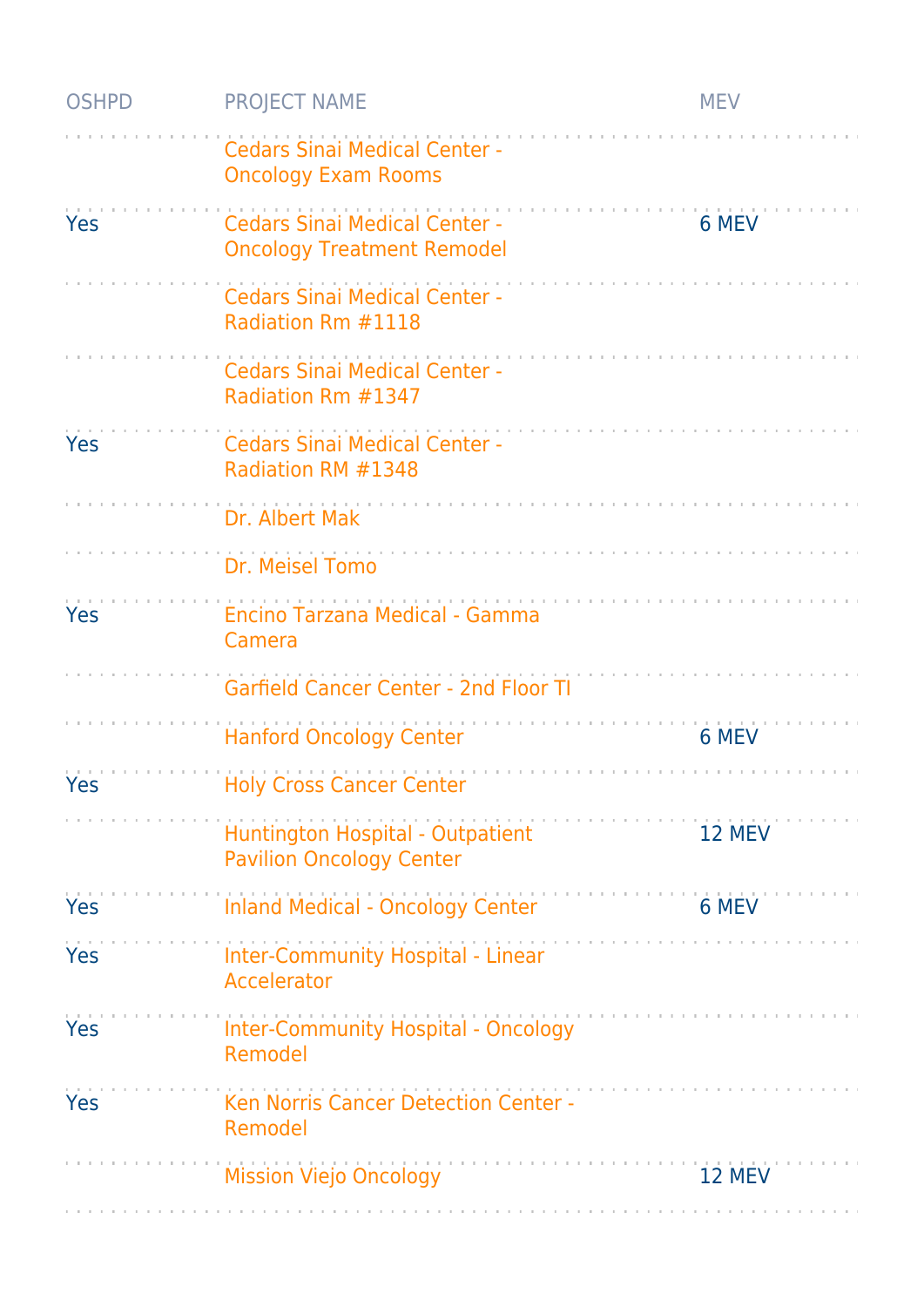| <b>OSHPD</b> | <b>PROJECT NAME</b>                                         | <b>MEV</b>    |
|--------------|-------------------------------------------------------------|---------------|
|              | <b>North Oaks Radiation - Remodel</b>                       | 12 MEV        |
|              | Pacific Medical Imaging & Oncology                          |               |
|              | Providence Tarzana Medical Center -<br><b>Oncology Unit</b> |               |
|              | <b>Radiation Oncology Center</b>                            | 12 MEV        |
|              | <b>Salinas Radiation Oncology - Linac 1</b>                 | 6 MEV         |
|              | <b>Salinas Radiation Oncology - Linac 2</b>                 | 12 MEV        |
|              | <b>San Luis Radiation Onoclogy Center</b>                   | 12 MEV        |
|              | <b>Santa Anita Radiation Oncology</b>                       | 23 MEV        |
|              | Santa Barbara Radiation Center                              |               |
| <b>Yes</b>   | <b>St. Bernadine Oncology</b>                               | 12 MEV        |
|              | <b>Temecula Oncology Center</b>                             | 12 MEV        |
|              | <b>Theratronics Radiation Therapy</b>                       |               |
|              | <b>UCLA Stabilipan Radiation Therapy</b><br><b>Unit</b>     | 23 MEV        |
| Yes          | <b>USC/Norris - Linac Replacement</b>                       | 12 MEV        |
|              | <b>Valley Radiation Oncology Center</b>                     |               |
|              | <b>Vantage Oncology - Beverly Hills</b>                     | 6 MEV         |
|              | <b>Vantage Oncology - Holy Cross</b>                        |               |
|              | Vantage Oncology - Los Angeles                              | Tomotherapy   |
|              | Vantage Oncology - Santa Clarita                            | Tomotherapy   |
|              | Vantage Oncology - West Hills                               | <b>16 MEV</b> |
|              | <b>Ventura Oncology Center</b>                              | 12 MEV        |
|              |                                                             |               |